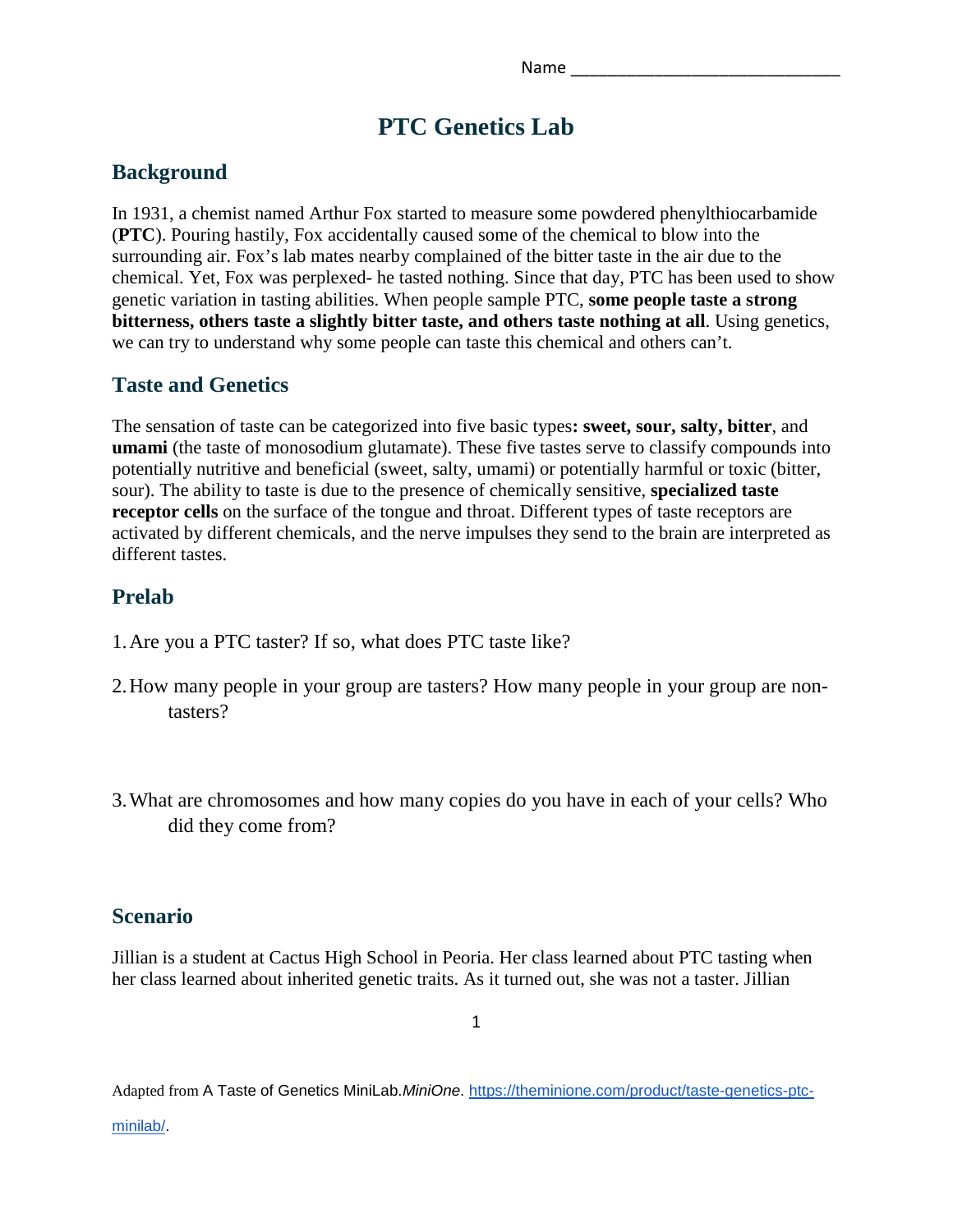decided to get some PTC paper and have her family do the taste test, and draw a family tree based on the tasting data. Surprisingly, everyone in her family is a taster, her mother, her father, both her brothers, and even her grandparents, aunts and uncles. Jillian was quite perplexed. How is it possible that Jillian cannot taste PTC when everyone else in her family can taste?

## **Hypothesis**

Based on what you know about genetics come up with a hypothesis and how you could test this hypothesis.

The following chart summarizes the genotypes and phenotypes associated with the ability to taste PTC.

| <b>Genotype</b>                  | Phenotype                   | <b>DNA Pattern on Gel</b> |
|----------------------------------|-----------------------------|---------------------------|
| <b>TT</b><br>Homozygous dominant | <b>Can taste</b>            | 2 bands                   |
| <b>Tt</b><br><b>Heterozygous</b> | <b>Can taste</b>            | 3 bands                   |
| tt<br>Homozygous recessive       | Can't taste<br>(Non-taster) | 1 band                    |

Adapted from A Taste of Genetics MiniLab.*MiniOne*. [https://theminione.com/product/taste-genetics-ptc-](https://theminione.com/product/taste-genetics-ptc-minilab/)

[minilab/.](https://theminione.com/product/taste-genetics-ptc-minilab/)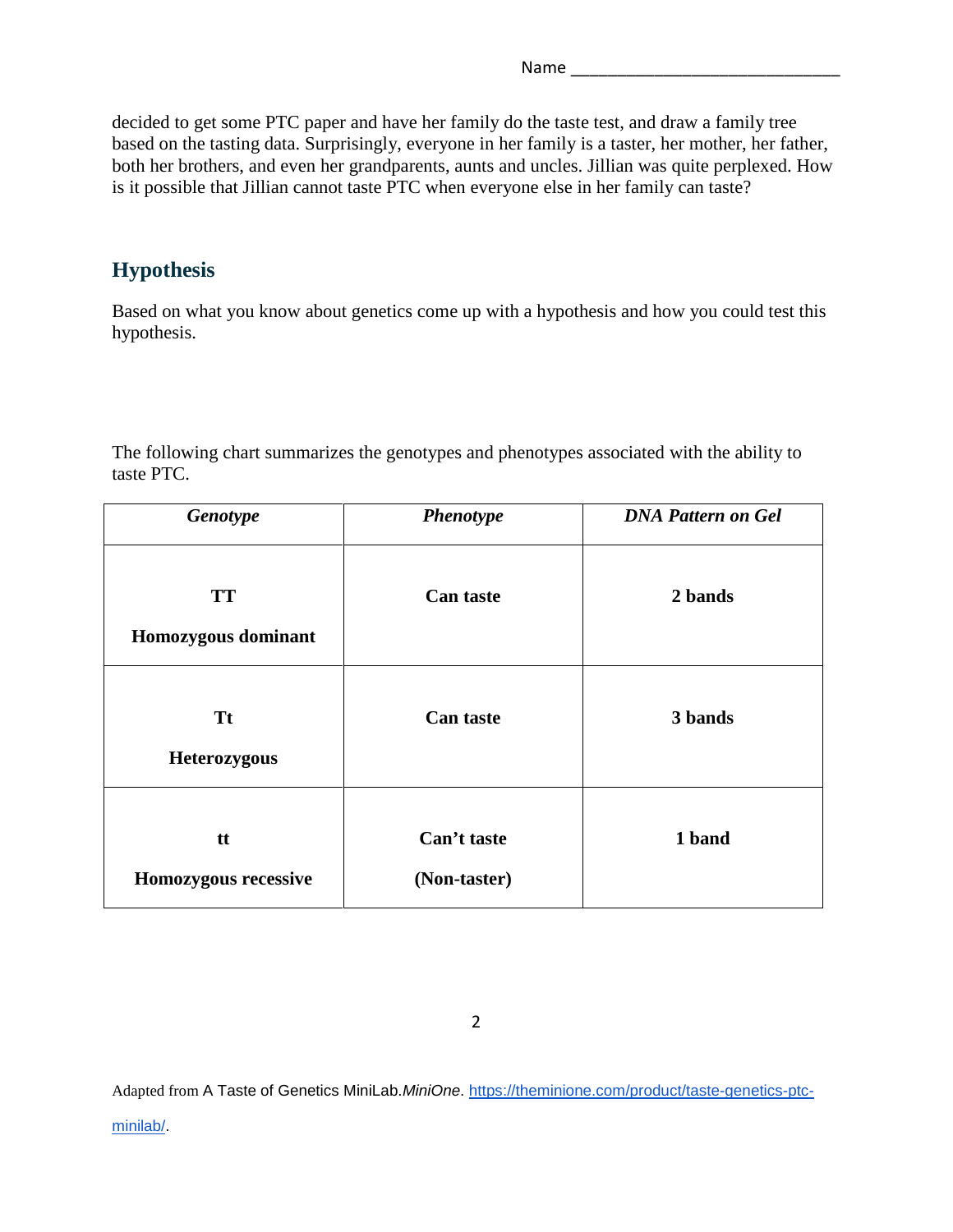#### Name

| <u>e de control</u> |  |
|---------------------|--|
|                     |  |

*This diagram illustrates the different patterns possible after electrophoretic separation on a 2% agarose gel. As you can see, a homozygous taster will have two bands, a heterozygous taster will have three bands, and a homozygous non-taster will only have one band.*

### **Part II: Results**

What does your gel look like? Record images of the gel. Include labels for your DNA samples.

| —————— |  | <u> Alban y</u> |
|--------|--|-----------------|
|        |  |                 |
|        |  |                 |
|        |  |                 |
|        |  |                 |

#### **Part III: Analyze Your Data**

1. How many DNA bands do you see in Jillian's sample? What is her genotype?

Adapted from A Taste of Genetics MiniLab.*MiniOne*. [https://theminione.com/product/taste-genetics-ptc-](https://theminione.com/product/taste-genetics-ptc-minilab/)

[minilab/.](https://theminione.com/product/taste-genetics-ptc-minilab/)